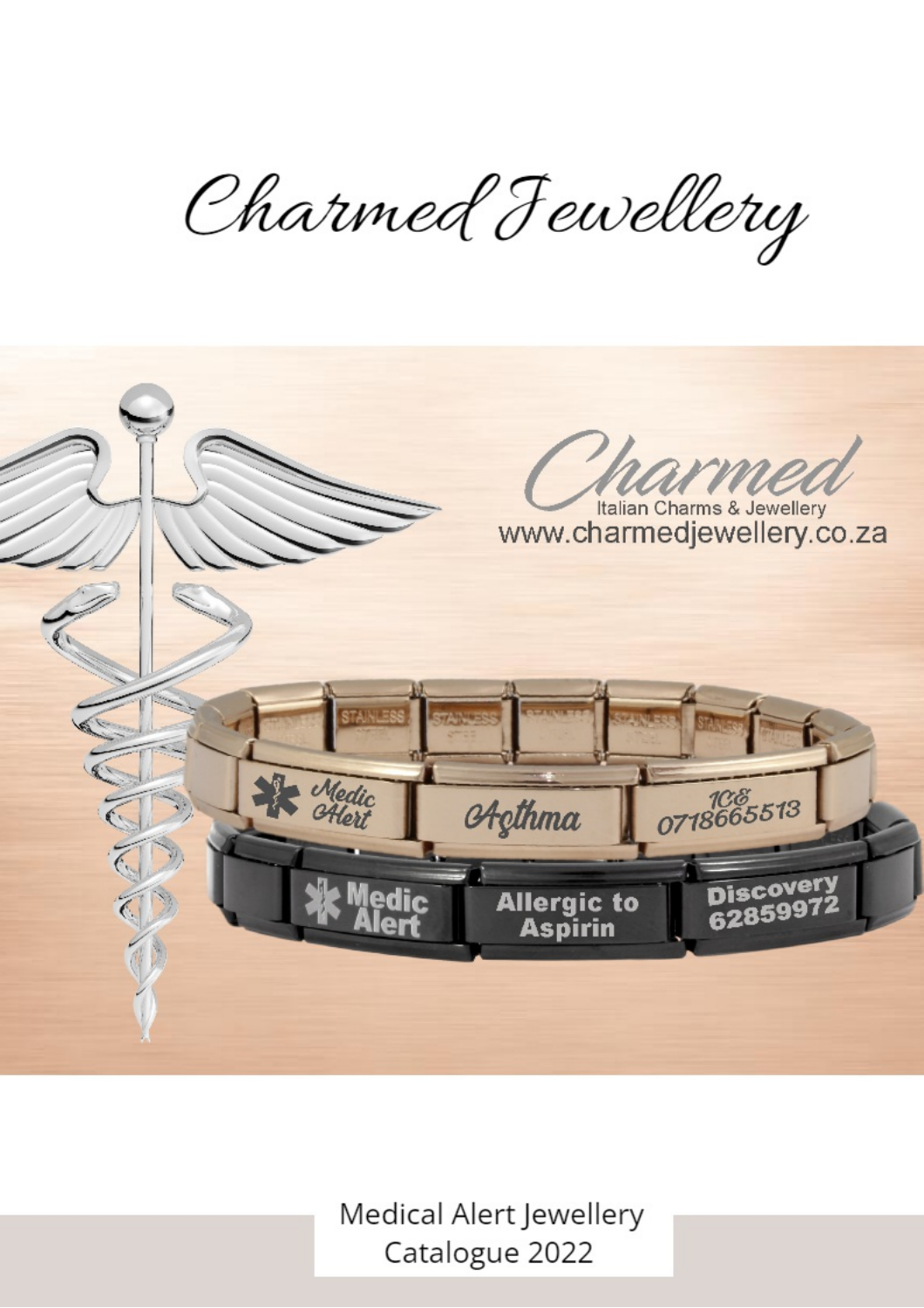## Medical Alert Pendants

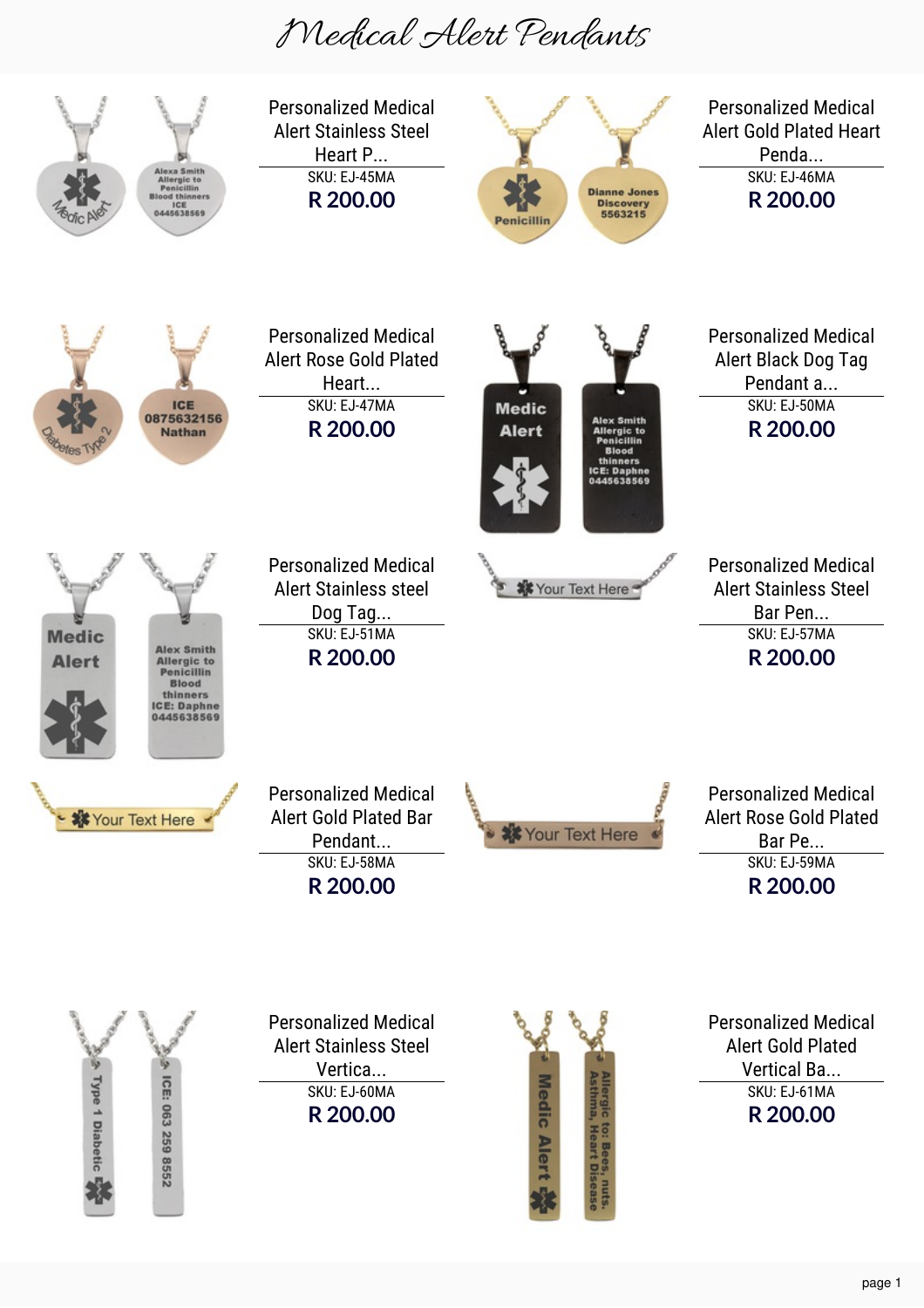## Medical Alert Pendants

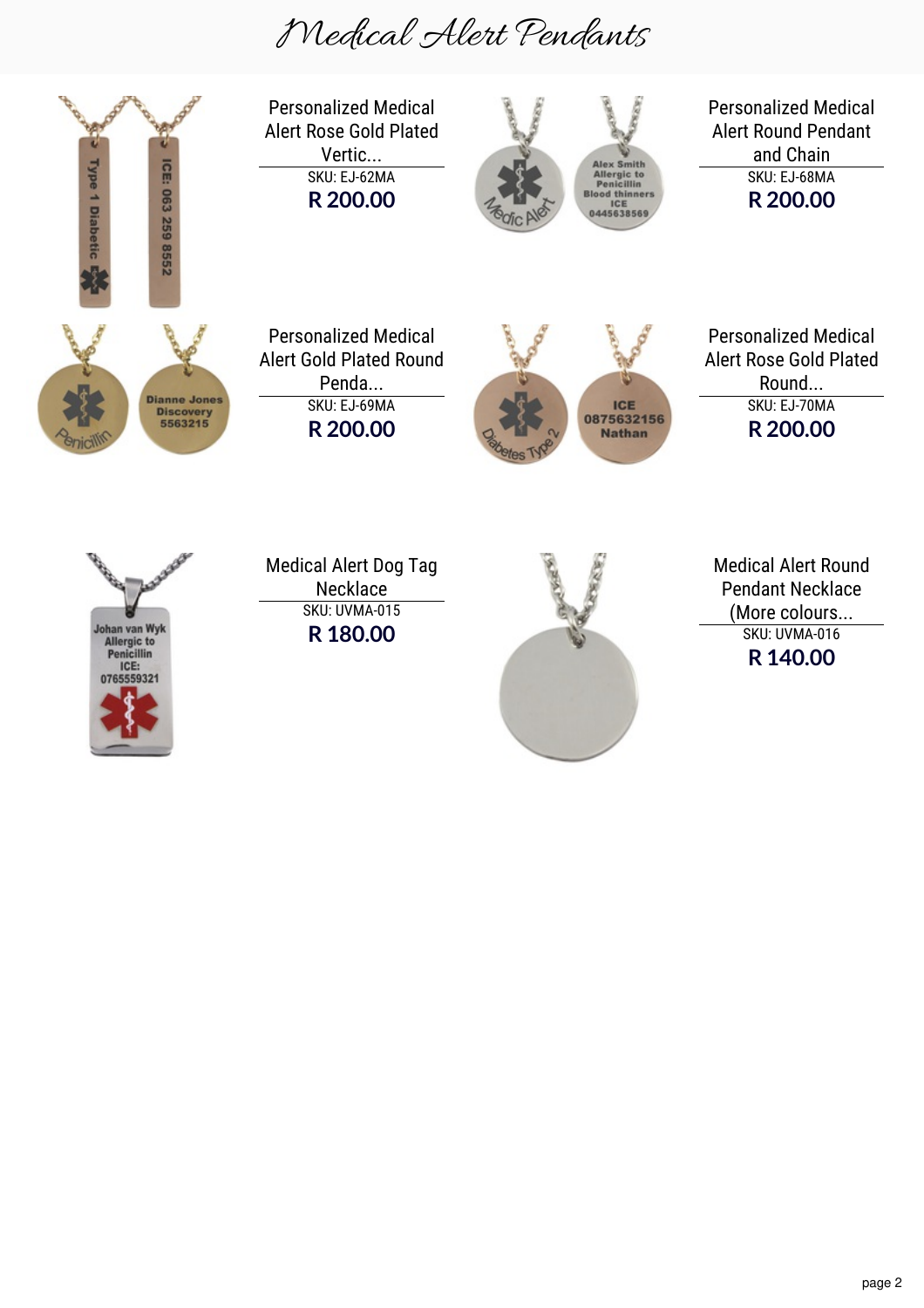Medical Alert Bracelets

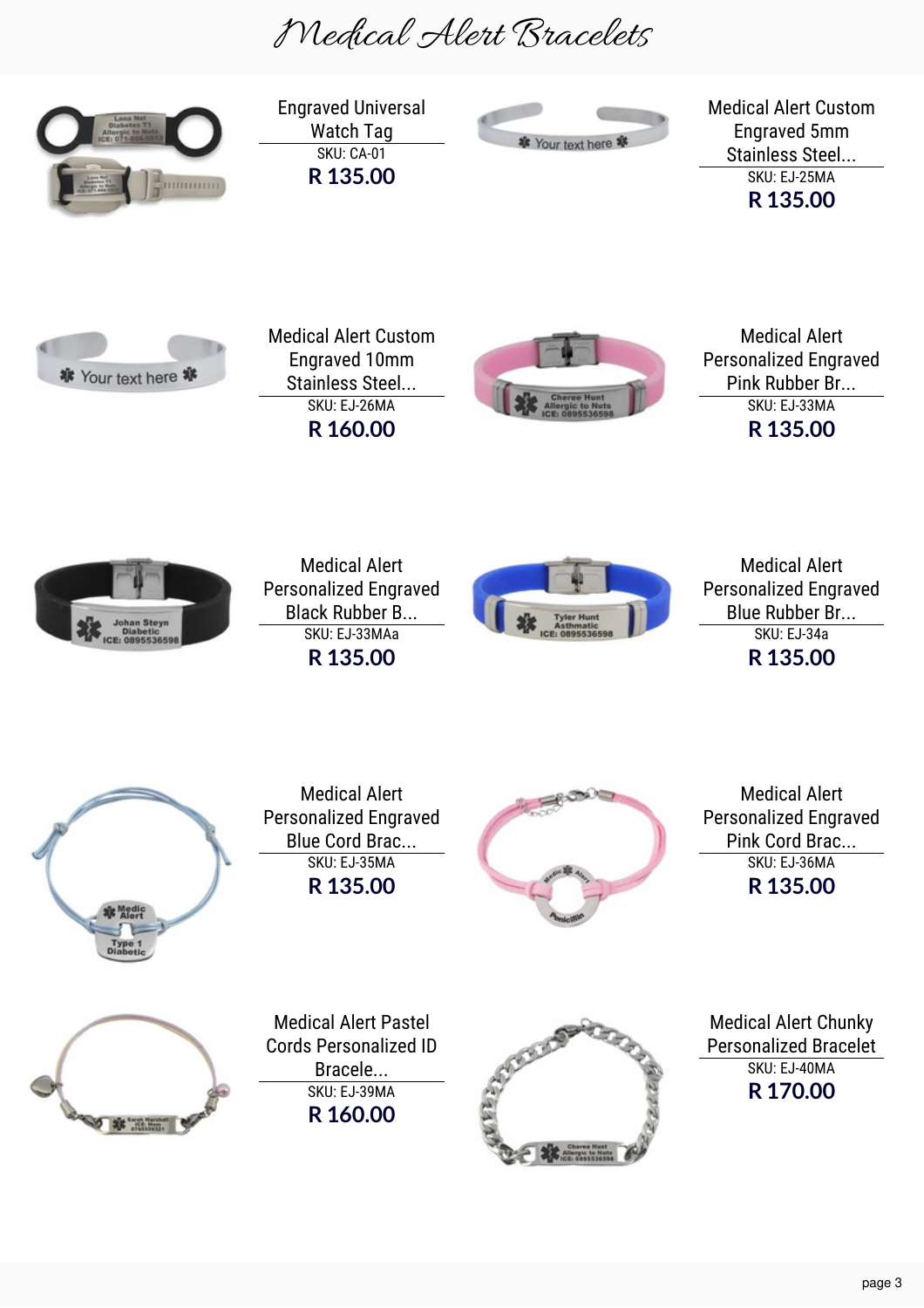Medical Alert Bracelets

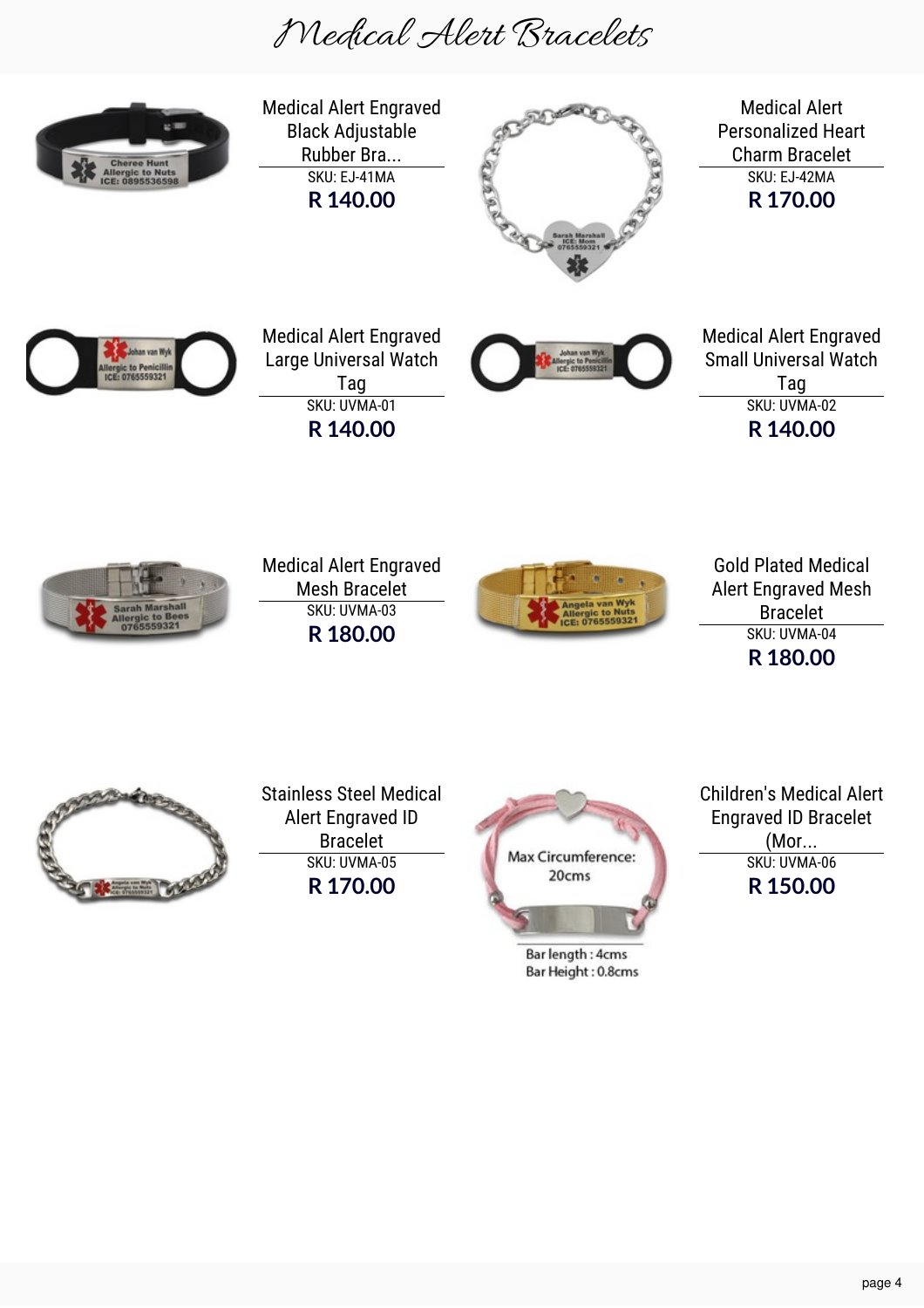## 9mm Medical Alert Charms and Bracelets









9mm Engraved Superlink Italian charm SKU: **R 60.00**



Medical Alert - Asthma 9mm Charm SKU: E-131 **R 35.00**



Medical Alert - Allergies 9mm Charm SKU: E-135 **R 35.00**



Medical Alert - Allergic to Bee Sting 9mm SKU: E-139 **R 35.00**

Medical Alert Connector 9mm Charm SKU: C-07 **R 55.00**



Medical Alert - Diabetic 9mm Charm SKU: E-132 **R 35.00**



Medical Alert - Warfarin 9mm Charm SKU: E-136 **R 35.00**



Medical Alert - Allergic to Nuts 9mm Charm SKU: E-140 **R 35.00**

Medical Alert Dangle 9mm Charm SKU: D-13 **R 60.00**



Medical Alert - Allergic to NSAIDS 9mm Charm SKU: E-133 **R 35.00**



Medical Alert - Seizures 9mm Charm SKU: E-137 **R 35.00**



Medical Alert - Hearing Impaired 9mm Charm SKU: E-141 **R 35.00**

Medical Alert 9mm Charm SKU: E-130

**R 35.00**



Medical Alert - Penicillin 9mm Charm SKU: E-134 **R 35.00**



Medical Alert - High Blood Pressure 9mm SKU: E-138 **R 35.00**



Organ Donor 9mm Charm SKU: E-166 **R 35.00**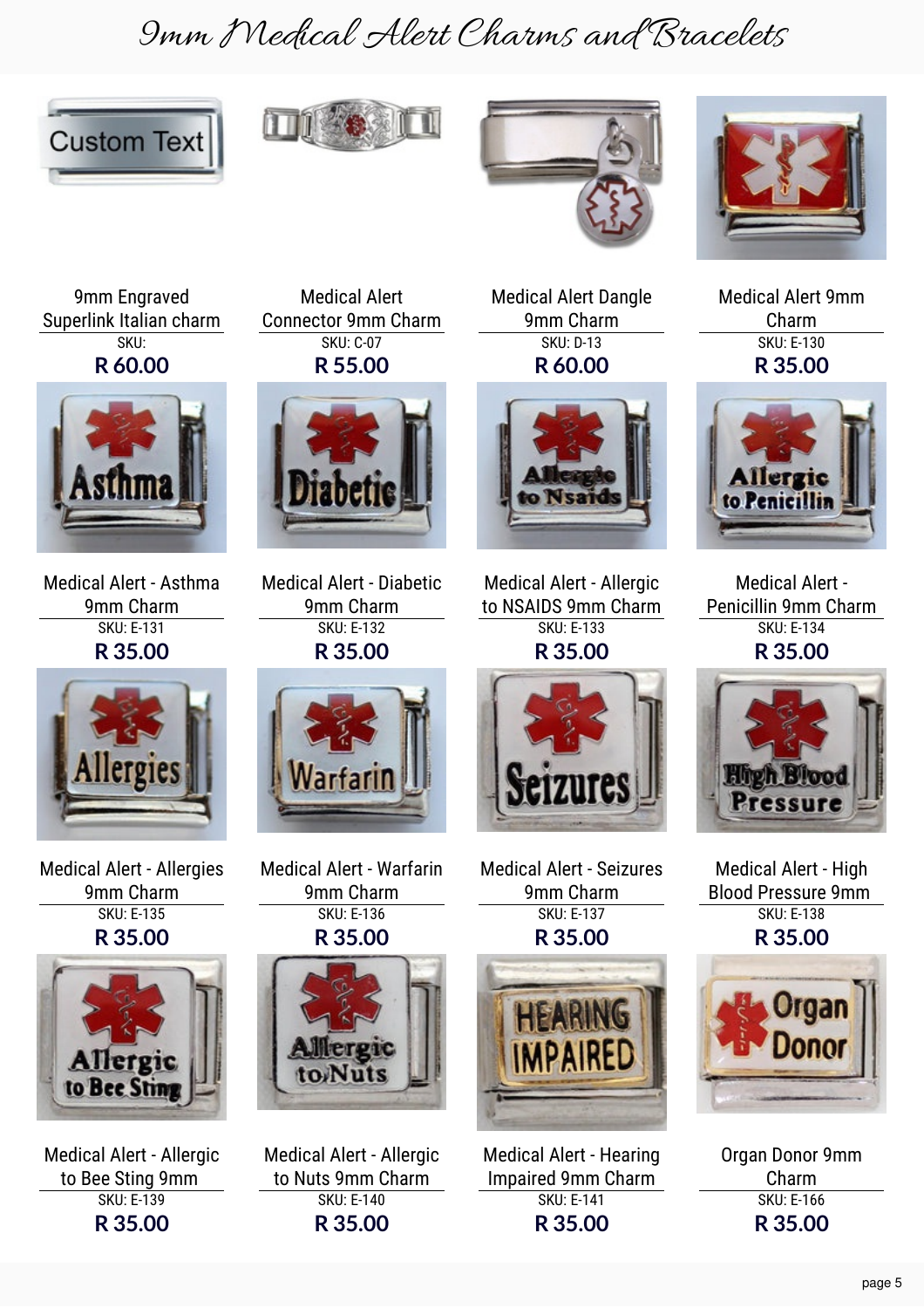9mm Medical Alert Italian Charms & Bracelets

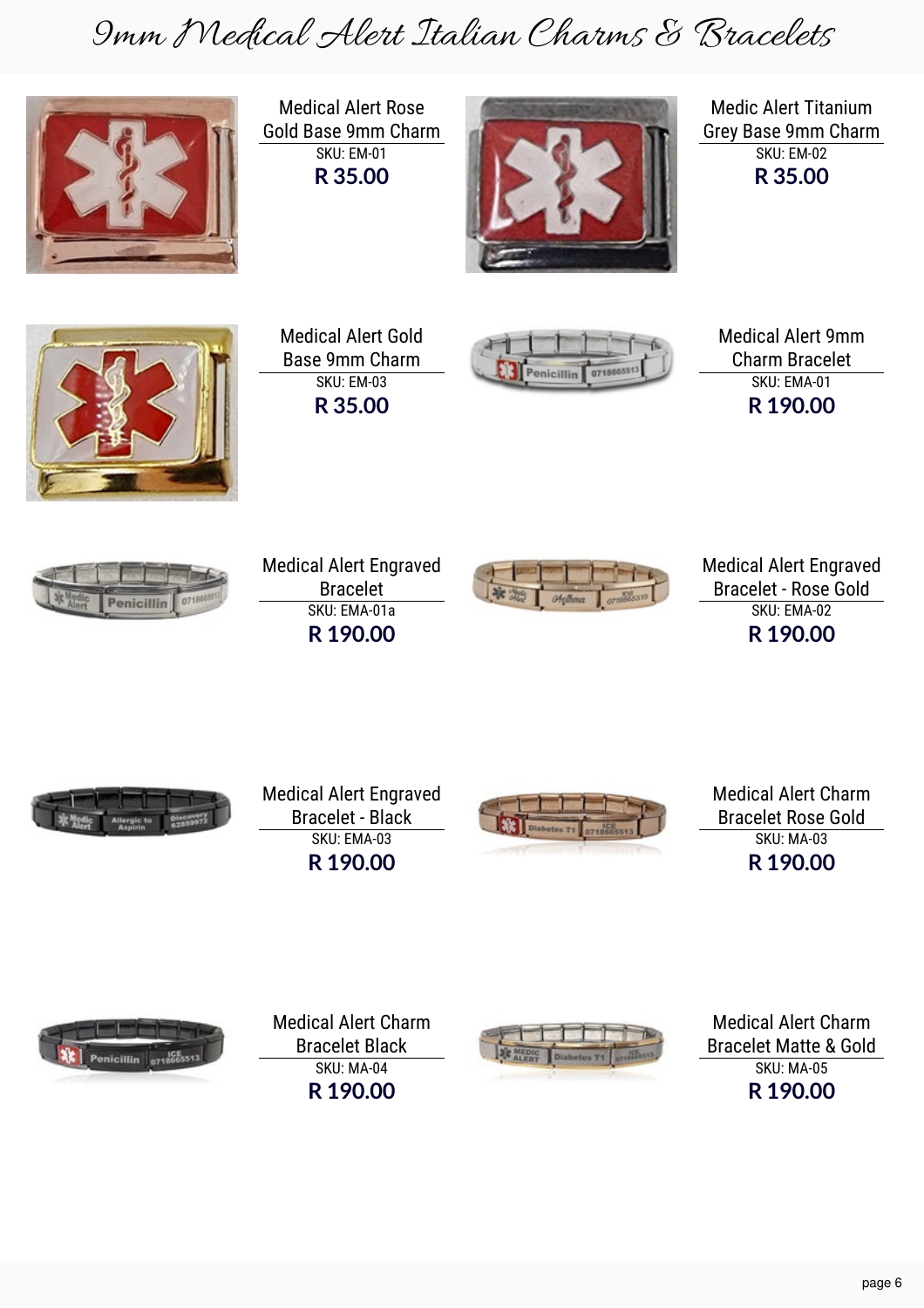9mm Medical Alert Italian Charms & Bracelets

![](_page_7_Picture_1.jpeg)

Medical Alert Charm Bracelet Gold SKU: MA-06 **R 190.00**

![](_page_7_Picture_3.jpeg)

9mm Black Engraved Personalized Superlink Italian... SKU: STES-B **R 60.00**

![](_page_7_Picture_5.jpeg)

9mm Gold Engraved Personalized Superlink Italian c... SKU: STES-G **R 60.00**

![](_page_7_Picture_7.jpeg)

9mm Rose Gold Engraved Personalized Superlink Ital... SKU: STES-RG **R 60.00**

![](_page_7_Picture_9.jpeg)

| <b>Medical Alert Engraved 9mm</b> |  |
|-----------------------------------|--|
| <b>Connector Charm</b>            |  |
| SKU: UVMA-014                     |  |
| R 70.00                           |  |